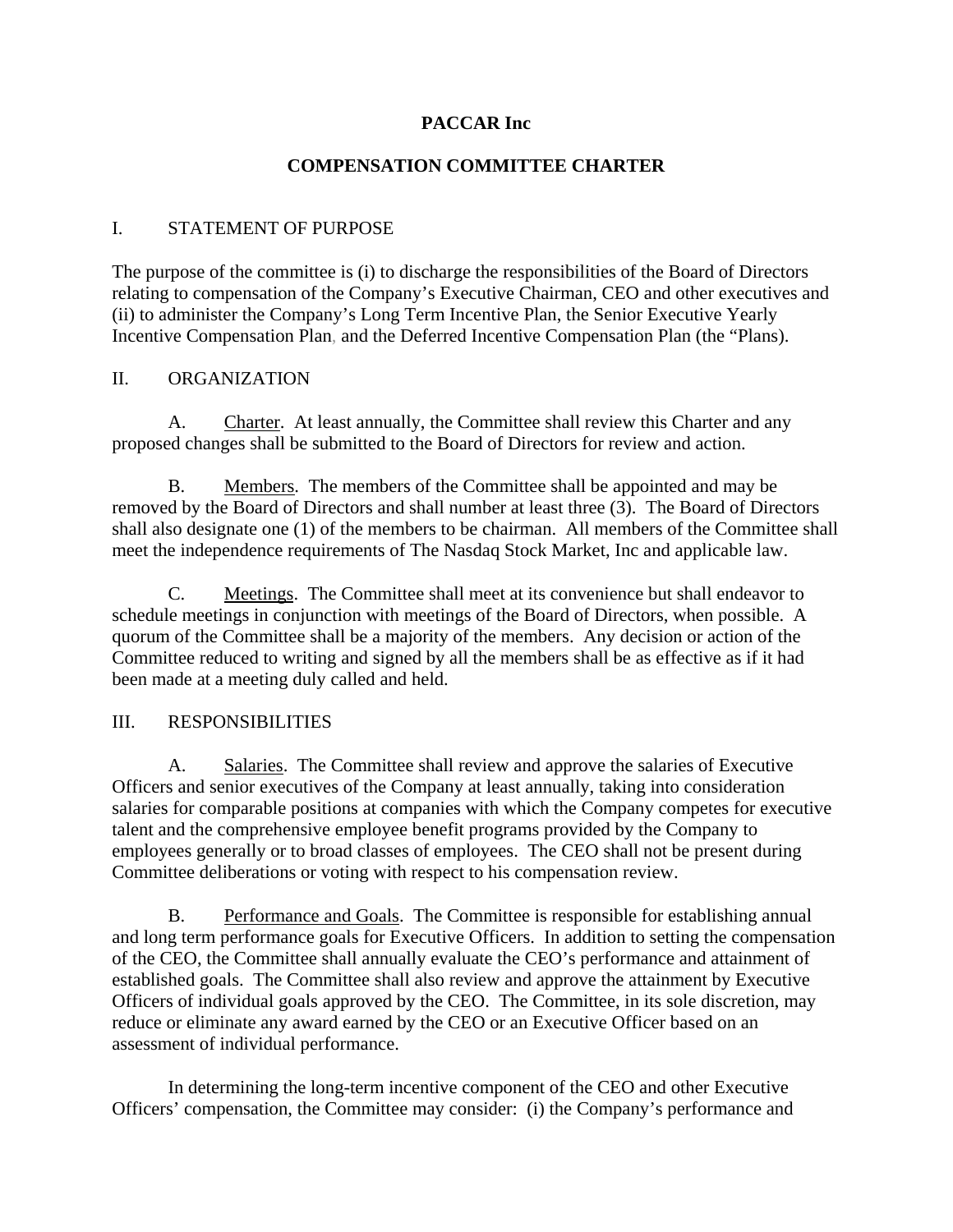relative shareholder return; (ii) the value of similar incentive awards to chief executive officers and executive officers at comparable companies; and (iii) the awards given to the Company's CEO and other Executive Officers in previous years.

C. Succession Planning. The Committee shall review succession plans semiannually for Executive Officers.

D. Administration of the Plans. The Committee shall administer the Long Term Incentive Plan, the Senior Executive Yearly Incentive Compensation Plan, and the Deferred Incentive Compensation Plan by discharging the following responsibilities:

- 1. Interpret, as necessary, the provisions of the Plans;
- 2. Establish any rules it finds necessary or appropriate for implementing or conducting the Plans;
- 3. Select the persons who are to receive awards under the Long Term Incentive Plan, determine the amount, form and other conditions of such awards, and authorize issuance of, and the creation and issuance of rights or options entitling the holders thereof to purchase from the Company, Common Stock of the Company pursuant to and subject to the terms and conditions of the Long Term Incentive Plan, or when appropriate, authorize the purchase by the Company of shares of its Common Stock for allocation to the accounts of persons to whom such shares have been awarded;
- 4. Determine the form and time of payment of cash and stock accounts under the Plans;
- 5. Make all other decisions and determinations required of the Committee by the terms of the Plans or as the Committee considers appropriate for the operation of the Plans and the distribution of benefits thereunder; and
- 6. Make any recommendations to the Board of Directors the Committee considers desirable for amendment, termination or replacement of the Plans.

E. Annual Reports. The Committee shall: (i) review and discuss with management the Compensation Discussion and Analysis (the "CD&A") included in the Company's annual proxy statement and (ii) produce a Compensation Committee Report for inclusion in the Company's annual proxy statement that complies with the rules and regulations of the Securities and Exchange Commission.